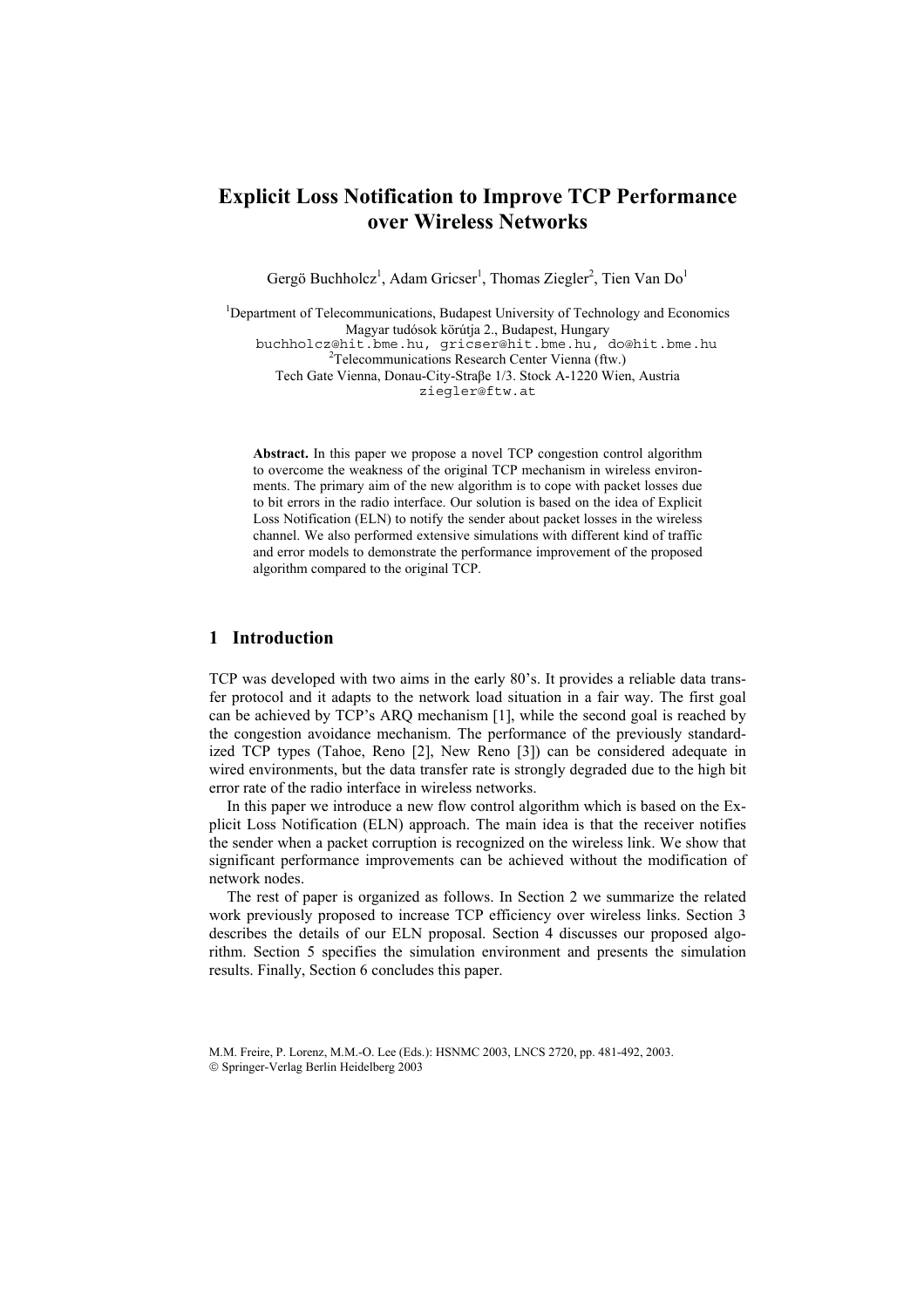# **2 Related Works**

Approaches to improve the performance of TCP over wireless links [4] can be classified as follows.

- **Split-Connection approach**: Normally, TCP connections established in a wireless environment include the wired part as well. Therefore, an obvious idea is to split the connection into two parts at the base station. In the wireless link, either TCP or a specialized protocol can be used. The split-connection approach suffers from a major disadvantage that every packet has to be stored and processed at the base station. Therefore, huge memory consumption and processing overhead should be maintained at the base station.
- **Link-layer protocols:** Proposals aims at the development of a more reliable linklayer protocol to hide the unreliable behavior of wireless channels from the TCP layer. The two main classes of techniques employed by theses protocols are: error correction (using techniques such as forward error correction --FEC), and retransmission of lost packets by automatic repeat request (ARQ). The main advantage of the link-layer based proposal is that it fits naturally into the layered hierarchy of the network protocol stack. Since it affects only separate links of the network, it can be applied on wide range of scenarios.
- **End-to-End proposals:** The main idea of these TCP improvement proposals is that additional information about the data flow available for the receiver may help the sender to improve the flow control mechanism. Some of the main techniques are Selective ACKnowledgements (SACK)[5], HeAder ChecKsum option (HACK)[6] and Explicit Loss Notification. The major advantage of end-to-end proposals is that only the communicating peers need to be modified, the rest of the network stays as is.
	- o Contrary to standard versions of TCP using cumulative acknowledgements, SACK [5] provides detailed information to the sender on packets that are received but out of order. SACK uses the option field in the TCP header for signaling. This technique potentially enables the sender to recover quickly from multiple packet losses within a single transmission window.
	- o The Header Checksum Option proposal is based on the idea that even damaged TCP packets may contain correct headers. Since the payload is much longer than the header, the probability for bit corruptions to occur only in the payload is high. Retrieving the correct header from a corrupted packet, the receiver is able to send negative acknowledgements back to the sender. This helps the source to improve the retransmission strategy [6].
	- o The Explicit Loss Notification proposal is built upon the idea that the MAC layer is able to detect packet losses and notify the TCP layer. Future duplicate acknowledgements corresponding to the lost packet will indicate that a noncongestion related loss occurred. Upon receiving duplicate acknowledgements, the sender may perform retransmissions without invoking the associated congestion-control procedures [4].
	- o TCP Westwood (TCPW) [10] exploits two basic concepts: the end-to-end estimation of the available bandwidth, and the use of such an estimate to set the slow start threshold and the congestion window after a congestion episode.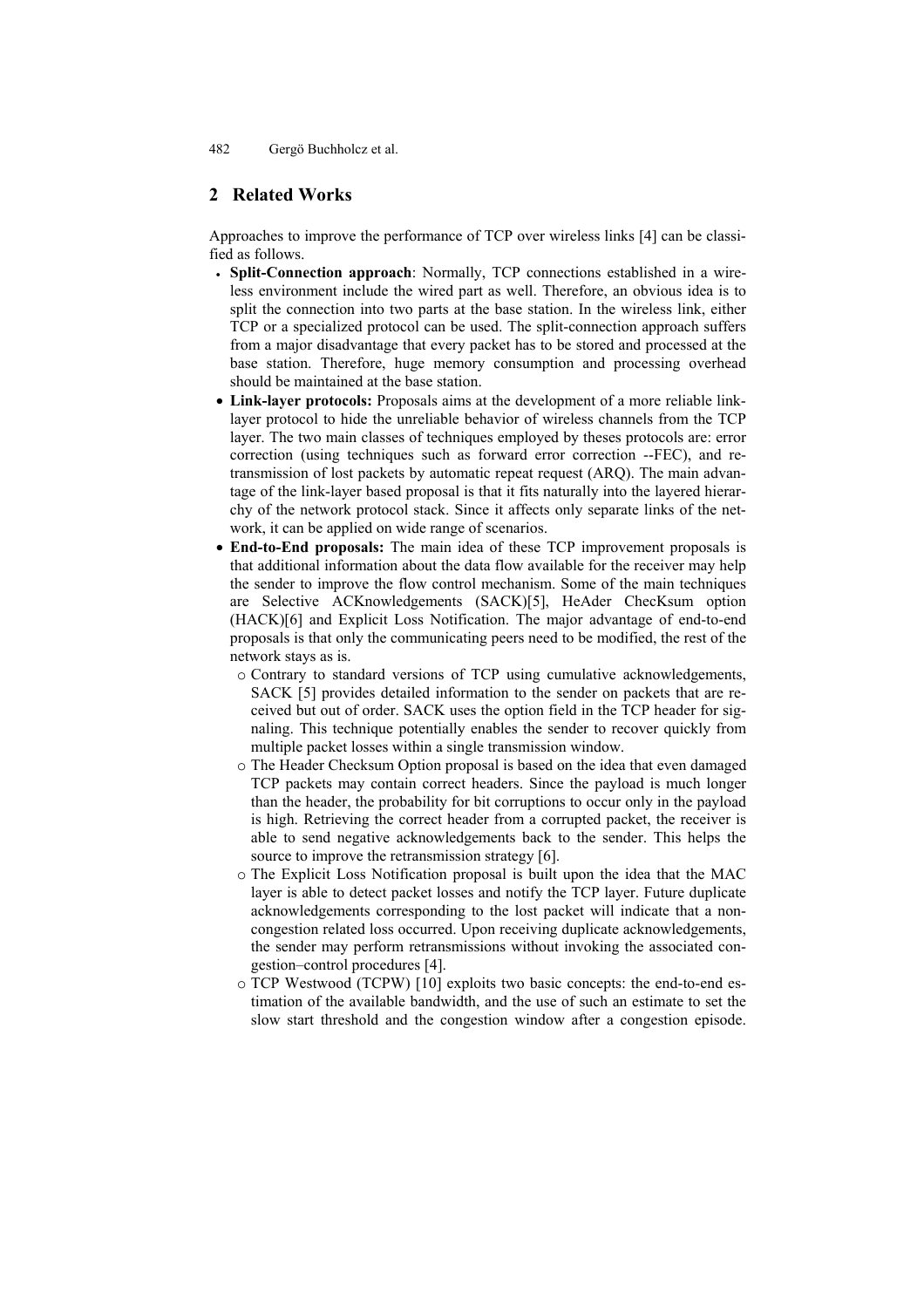That is, after three duplicate acknowledgements or after a timeout. In contrast to TCP-Reno, which simply halves the congestion window after three duplicate acknowledgements TCPW attempts to make a more "informed" decision. It selects a slow start threshold and a congestion window that is consistent with the effective connection rate at the time congestion experienced.

## **3 The ELN Proposal**

This section describes the basic properties of the ELN algorithm proposal investigated in this paper [4]. The fundamental idea behind the Explicit Loss Notification proposal is that the MAC layer of the receiver node is able to detect the corrupted packets. The conventional MAC layer drops the packet immediately as it realizes bit corruption. In this case TCP considers the corrupted packet to be lost due to congestion after the timer expires, which follows the reduction of the sending rate of the data flow. It is obvious, that informing the TCP sender about the corrupted packet, hence giving it the ability to distinguish between packet losses due to congestion and packet losses due to wireless link errors, would increase the overall performance of the data flow. This performance improvement can be gained by avoiding unnecessary reductions of the TCP window.

In the proposal the MAC layer at the receiver propagates the loss information to the higher layers, thus the TCP receiver can send loss notifications to the TCP sender. Since the TCP data receiver may handle multiple connections simultaneously, it is not enough to know the fact of a packet loss but the packet exact address (IP address and port no.) is also important. Using information on the exact address the packet's sender can be informed about the loss. There are two main possibilities to gain the lost packetís identifiers. Forbidding simultaneous TCP connections is a restricted but feasible solution for low performance mobile hosts when they run web browsers. New HTTP [7] standards provide the ability of a persistent connection, thus only one TCP session may be enough at a time. If there is a demand for simultaneous TCP connections at the mobile host, the sender of the corrupted packet must be determined. The TCP sender is identified by the port number in the header of the TCP packet, thus this information has to be retrieved from the corrupted TCP packet. Accomplishing this task is possible using the Header Checksum Option [6]. Since in most TCP packets the payload is much longer than the header bit errors are likely to appear in the payload leaving the header intact. By adding a special option field to the TCP header containing a checksum for the header only, the validity of the TCP header can be verified [6]. With this mechanism, the TCP sender can be identified from an intact TCP header and the receiver can send loss notifications to the proper TCP peer entity.

The ELN proposal has two major properties that affect the applicability in wireless networks.

• First it is an end-to-end proposal: modifications are made only to protocol layers in the two communicating end nodes. This property makes the ELN technique scalable and easily applicable compared to proposals that need to modify inner network nodes as well.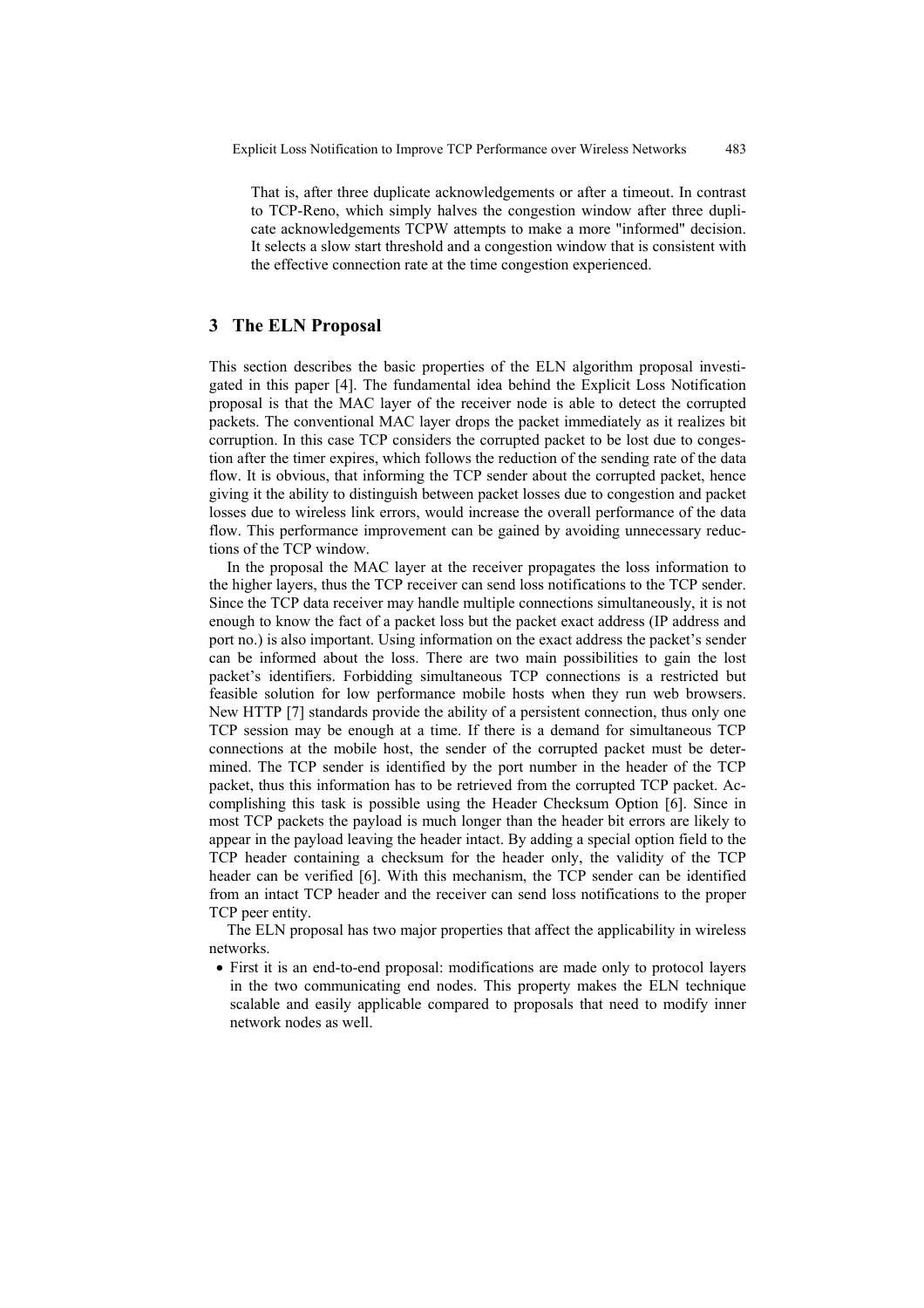• The second property is that only the last link of the connection (Base Station to Mobile Node) is monitored by the receiver's MAC layer in order to detect packet losses. Communicating TCP peers do not have additional information about neither the packet losses on possible inner wireless links of the network, nor about packets traveling in upload direction (Mobile Node to Fixed Host). As a consequence only the download direction can be optimized by this method. For these reasons the ELN proposal is best to apply in networks containing only wireless links between the mobile nodes and the base station. In mobile networks it is very common to have only one wireless link at the mobile node, and download direction is still dominant in most cases (e.g. Web browsing), thus applying the ELN proposal even with these restrictions may produce significant benefits.

## **4 Overview of the Mechanism**



**Fig. 1.** The operation of the TCP-ELN receiver

In this section we explain the operation of the improved TCP entities. Without loss of generality we consider one TCP flow. The operation of the receiver TCP-ELN entity is illustrated in **Figure 1**. Assume that a notification is sent to the receiver TCP layer every time a packet corruption is detected by the MAC layer. The TCP-ELN receiver has now two events to handle: receiving a loss notification or receiving an intact TCP packet. In the first case the only task it performs is increasing the overall number of packets corrupted during the connection. Upon receiving an intact TCP packet, the TCP-ELN receiver behaves exactly as the original except for including the number of corrupted packets counted so far in every acknowledgement. We use the TCP options field in acknowledgements to carry this information. For the remainder of the paper this field will be referred to as the *corruption counter field*.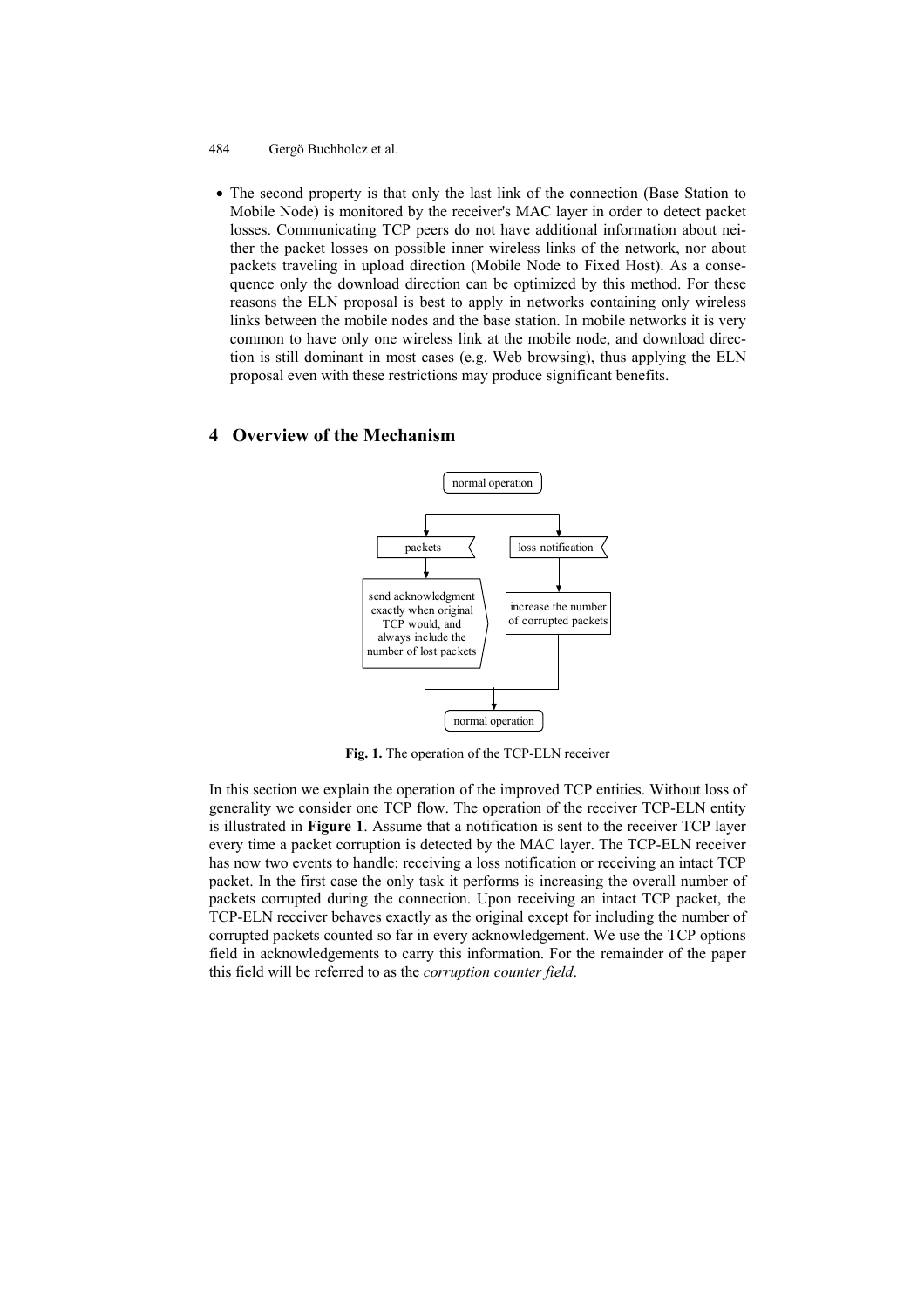

**Fig. 2.** The operation of the TCP-ELN sender

This additional information embedded in every TCP acknowledgement enables the TCP-ELN sender to distinguish between the causes of packet losses (see **Figure 2 and 3**). Packet losses are indicated either by a timeout or by three duplicate acknowledgements triggering fast retransmit, fast recovery. Because a timeout is a very strong indication for network congestion, the mechanisms invoked in this case remain unchanged.

Normally TCP sends out several new segments depending on the size of the congestion window and awaits acknowledgements. Whenever an acknowledgement arrives, the source checks whether it is acknowledging new segments or segments that have been previously acknowledged. In case of receiving an ACK acknowledging new segments, TCP operates as usual. It increases the window size by an increment depending on the state of the sender (Slow Start or Congestion Avoidance); resets the number of previously received duplicated acknowledgements (Fast Retransmit) and finally transmits new segments according to the new congestion window size. This part of the protocol remained unchanged as shown in the upper part of **Figure 2**.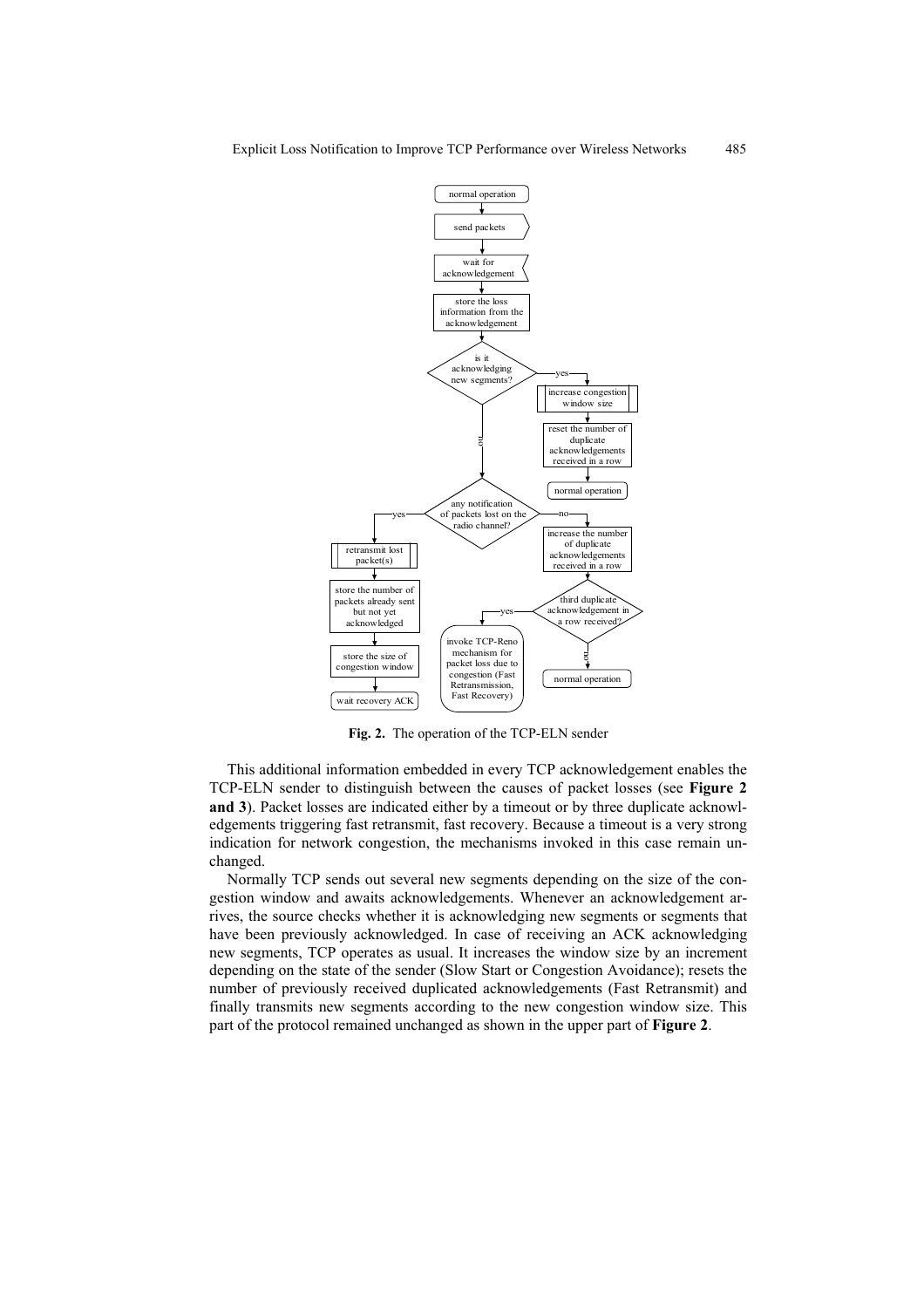The lower part of **Figure 2** presents the duplicate acknowledgement management of the TCP-ELN protocol. Upon receiving a duplicate acknowledgement the sender checks if there is any notification of packet corruption on the radio channel or not. The decision on the existence of packet corruption is based on comparing the values of the *corruption counter field* received in the acknowledgements. The increment of the *corruption counter field* since last retransmission due to corruption equals the number of packets corrupted on the wireless link since then. If the increment is larger than zero, the duplicate acknowledgement is assumed to be an indication of packet corruption on the radio link. Otherwise, if there is no increment, the duplicate acknowledgement is considered to be the indication of congestion or packet reordering.

If there is no notification about a packet corruption, the TCP sender proceeds as usual. It increases the number of received duplicate acknowledgements, and invokes Fast Retransmit-Fast Recovery procedures if the third duplicate acknowledgement arrives in sequence. Obviously, the sender checks the loss notifications for all subsequent duplicate acknowledgements it receives before invoking Fast Retransmit.

Otherwise, if loss notifications indicate that the packet was corrupted and lost on the wireless channel the sender performs a different procedure. It first retransmits the lost packet(s) (loss notifications may indicate the loss of several subsequent segments). Afterward it stores the number of packets already sent but not yet acknowledged and the size of congestion window for future purposes.

The TCP source will get several duplicate acknowledgements before the recovery acknowledgement arrives. While awaiting the recovery acknowledgement the source has no information about network congestion (duplicate acknowledgements can only indicate a single packet loss as they point to the last segment arrived in order at the receiver). In order to keep the data transmission rate at the same level the sender enters a new state as shown in the left branch of **Figure 3**.

Normally the TCP sender will receive as many duplicate acknowledgements preceding the recovery acknowledgement as many packets it has already sent but not yet acknowledged at the time of the fast retransmit. The reception of more duplicate acknowledgements is indicating that the retransmitted packet was lost either due to congestion or due to wireless link error. In order to avoid retransmitting the same packets again, the sender invokes the congestion resolving mechanisms [2] of the original TCP protocol when the number of received duplicate acknowledgements exceeds the expected amount. Every time a duplicate acknowledgement arrives and the limit is not exceeded the sender increases the window size by 1 segment. Increasing the window size enables the source to send new segments to the receiver while waiting for the recovery acknowledgement. Note that opening the window in this state does not increase the speed of data flow and is necessary to keep the speed constant, since no new segments are acknowledged by duplicate acknowledgements.

Upon receiving the recovery acknowledgement (the right hand side of Fig. 3) the sender has to investigate whether network congestion evolved while waiting for the recovery acknowledgement or not. As mentioned above, no congestion indication can be retrieved from the duplicate acknowledgements. The lack of proper information is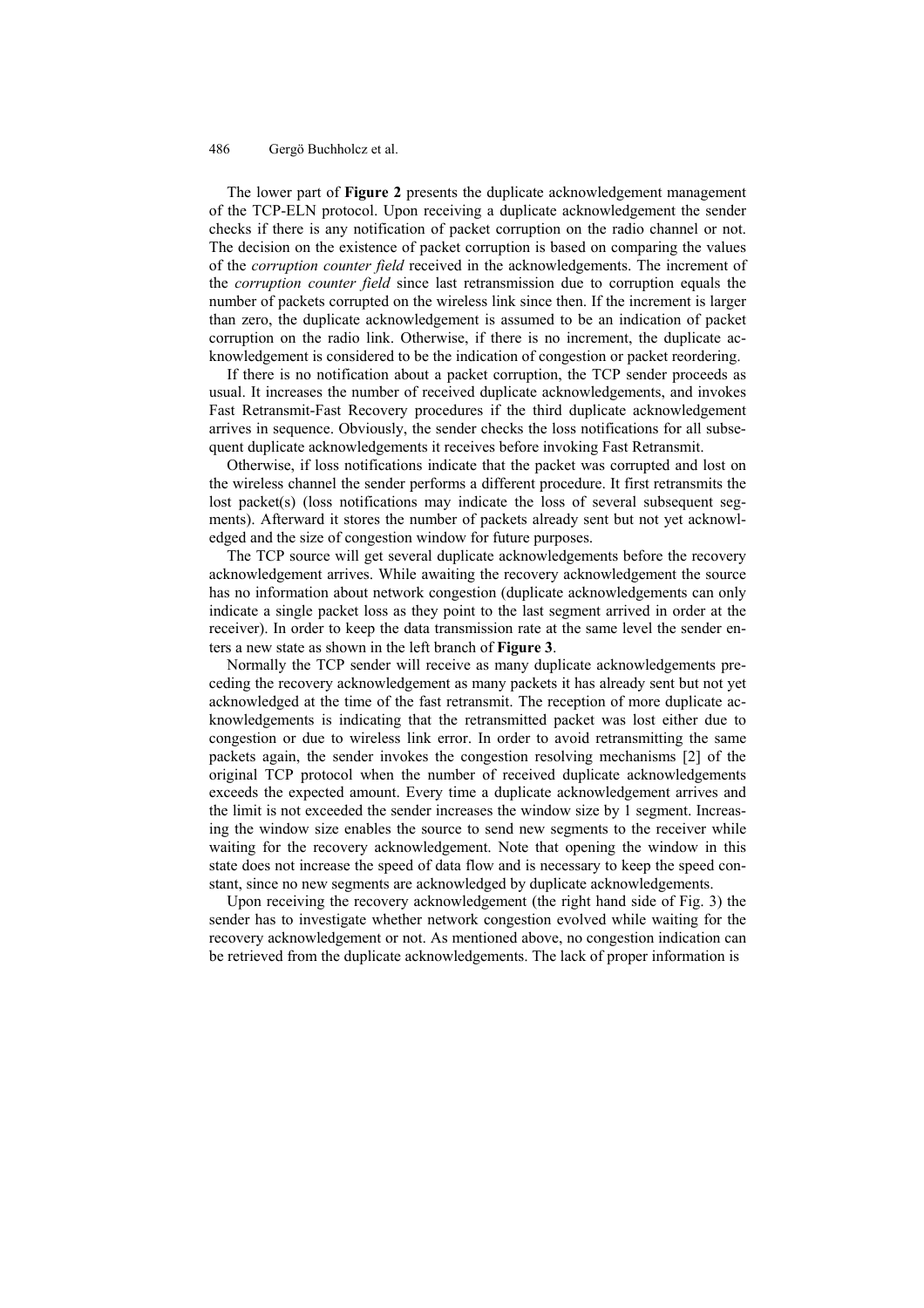

**Fig. 3.** Handling ACK at the TCP-ELN sender



**Fig. 4.** Transmission window size in the presence of packet loss

resolved with a simple and conservative assumption. A partial recovery acknowledgement is considered to be a sign of congestion. In case of a partial acknowledgement the congestion resolving mechanisms of the original TCP are invoked (Fast Retransmit - Fast Recovery). Otherwise, if a full recovery acknowledgement arrives (i.e. all segments sent before the retransmission are acknowledged by this packet) the sender resets the congestion window to the size it had when the packet was lost before fast retransmit and resumes normal operation (**Figure 3, right hand side**). Setting the congestion window to the value before detection of the loss (and not halving it as original TCP Reno would do) is justified by the fact that the packet loss has been detected as a loss due to packet corruption.

The simple scenario of the new protocol's behavior compared to the original one is illustrated in **Figure 4.** When packet 16 is lost on the wireless channel due to bit corruption the original TCP Reno protocol goes through the recovery phases [2]. After the recovery TCP Reno halves the congestion window and unnecessarily de-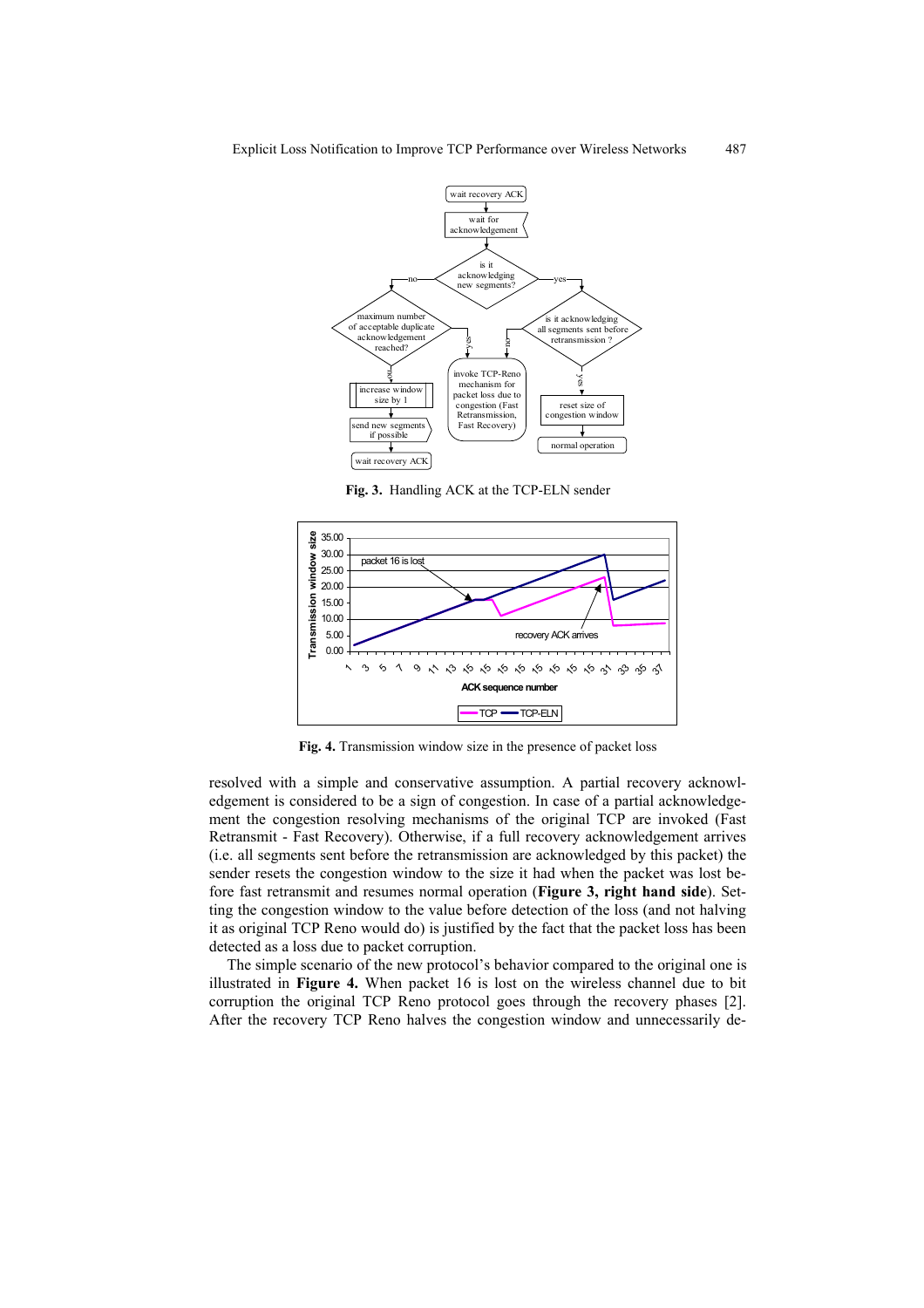creases the speed of data flow. On the contrary, TCP-ELN detects that the loss is due to packet corruption by examining the packet corruption counter, resends the lost packet, and waits for the recovery acknowledgement without halving the congestion window at fast retransmit. On receipt of the recovery ACK it resets the congestion window to the size before detecting the loss of packet 16 keeping the amount of packets in the network constant.

### **5 Simulation Results**



**Fig. 5**. Simulation topology

To measure the performance of TCP-ELN we have run a wide variety of simulations that are designed to cover realistic scenarios. The topology (**Figure 5**) consists of 5 nodes: a server, a base station (BS), and 3 mobile nodes. The server node connects to the BS with a 1 Mb/s link having a latency of 100ms, the BS offers a 2 Mb/s bandwidth connection to every mobile node in download and upload directions. Using this bandwidth distribution the topology offers the possibility of separating packet drops due to error and packet drops due to congestion. Congestion may occur only at the link from the server to the BS, packet loss due to bit error can occur only at the radio links.

For traffic simulation FTP and web traffic is generated. The bulk FTP traffic is used to measure the steady state behavior of the protocol, while web traffic is used to examine the dynamic behavior. In the first group of simulations one FTP session is started at every mobile node. In the second group 5 web sessions are started at the mobile nodes. We measure the ftp throughput and the response time of web traffic. We use the SURGE model [8] to generate Web traffic which is based on real traffic traces and has been proved to generate realistic workloads. Uniform and Markov error models are two different approaches of modeling the lossy link behavior. Both of them are used to simulate packet loss at the link level. The mean value of the uniform distribution is varied between 0 and 0.2. Integrating channel fading and radio link parameters the Markov model takes the characteristics of wireless channels into account.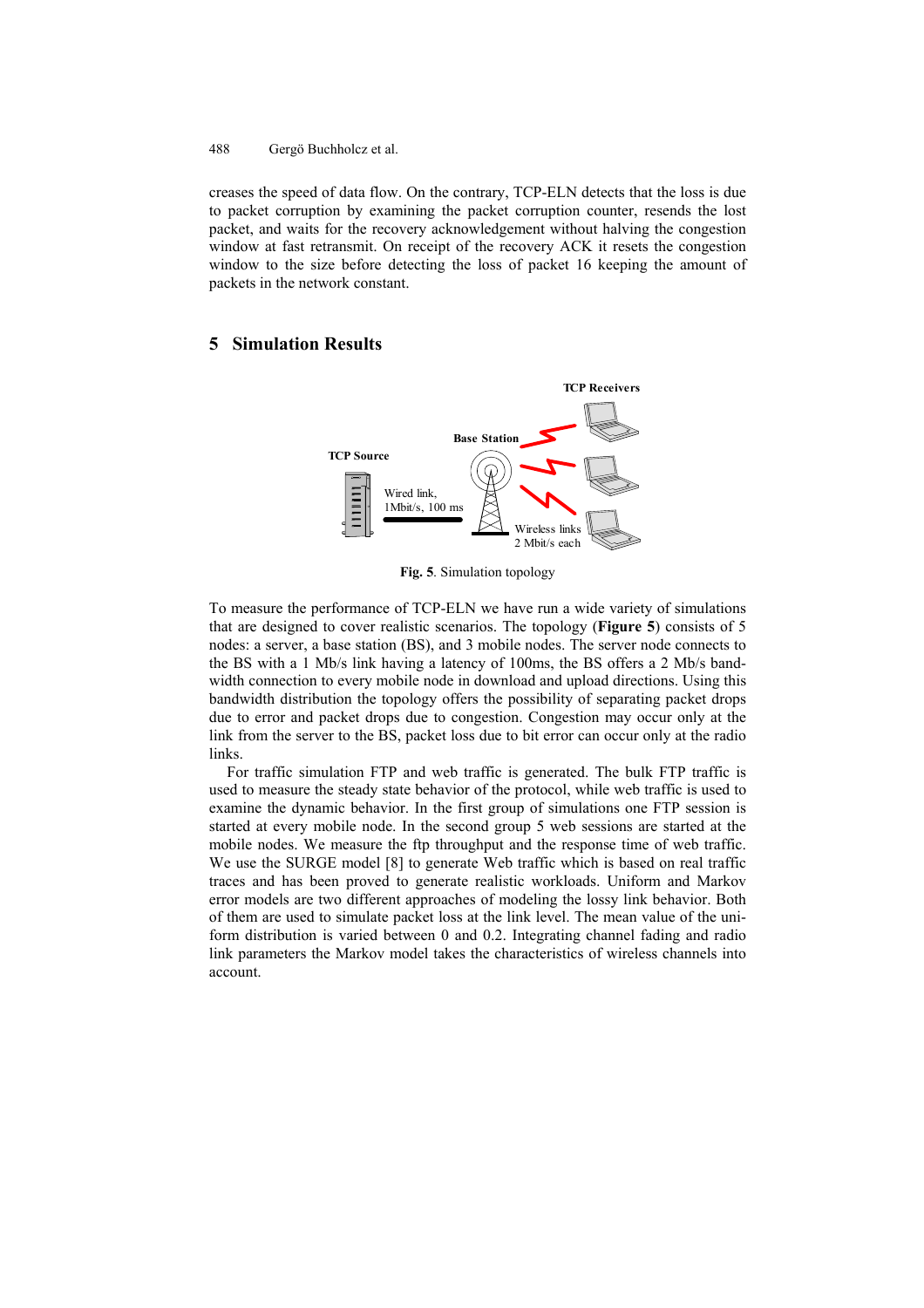| Model<br>number | User speed              | Average<br>error rate | Average error<br>burst length |
|-----------------|-------------------------|-----------------------|-------------------------------|
| 1               | Pedestrian<br>(1.5Km/h) | 0.001                 | 1.4913                        |
| $\overline{2}$  |                         | 0.01                  | 4.0701                        |
| 3               |                         | 0 <sub>1</sub>        | 13.6708                       |
| 4               | intermediate            | 0.001                 | 1.0083                        |
| 5               |                         | 0.01                  | 1.0838                        |
| 6               |                         | 0.1                   | 1.8629                        |
| 7               | High<br>(100Km/h)       | 0.001                 | 1.0024                        |
| 8               |                         | 0.01                  | 1.012                         |
| 9               |                         | 0.1                   | 1.1317                        |

**Table 1.** Parameters of the Markov model

Using the Markov model we simulate radio links that a pedestrian and radio links that a high-speed user can experience with different packet drop probabilities (A more detailed description of Markov error model can be found in [9]).

The different speed parameters with the same average error rates result in different expected values of burst error length as shown in Table 5.1. Note that due to the behavior of the physical channel the correlation of packet errors (the average burst length) is decreasing as the speed increases.

**Figure 6** shows the results of FTP traffic with uniform error model. The curves show that in error free transmission both protocols – the original and  $TCP-ELN$ produce the same throughput. This is in accordance with the fact that TCP-ELN behaves exactly the same as the original protocol when there is no loss notification. In case of packet corruption TCP-ELN can achieve a 60-200% improvement in throughput for the examined error rates. The higher the error rates are the better the new protocol's relative performance improvement is (see the right side of **Figure 6**). While the original protocol closes the congestion window as often as a packet is lost the TCP-ELN tries to avoid unnecessary window reductions.

FTP throughput and the relative improvement with the Markov error model is shown in **Figure 7**.

As it can be seen in on the right side of **Figure 7** the relative improvement is between 110% and 140% for the high loss scenario (bulk 3,6,9). The improvement is between 60% and 120% for the medium loss scenario (bulk 2,5,8). Naturally, in the case of low loss ( bulk 1, 4, 7) the relative throughput increase is somewhat lower.

Comparing the throughput and improvement values measured over uniform error with the ones produced over Markov error model, an interesting correlation can be recognized. Investigate the throughput values over an average error rate of 0.1 (10%). This error rate corresponds to the 3rd, 6th and 9th bulk in figure 6.3. Over the uniform model TCP-ELN produced a throughput of *8407 kBytes/s*. The values for the Markov models 3, 6 and 9 are *18433, 9965, 8685 kBytes/s* respectively. As the speed parameter of the Markov model increases the average length of an error burst decreases. Thus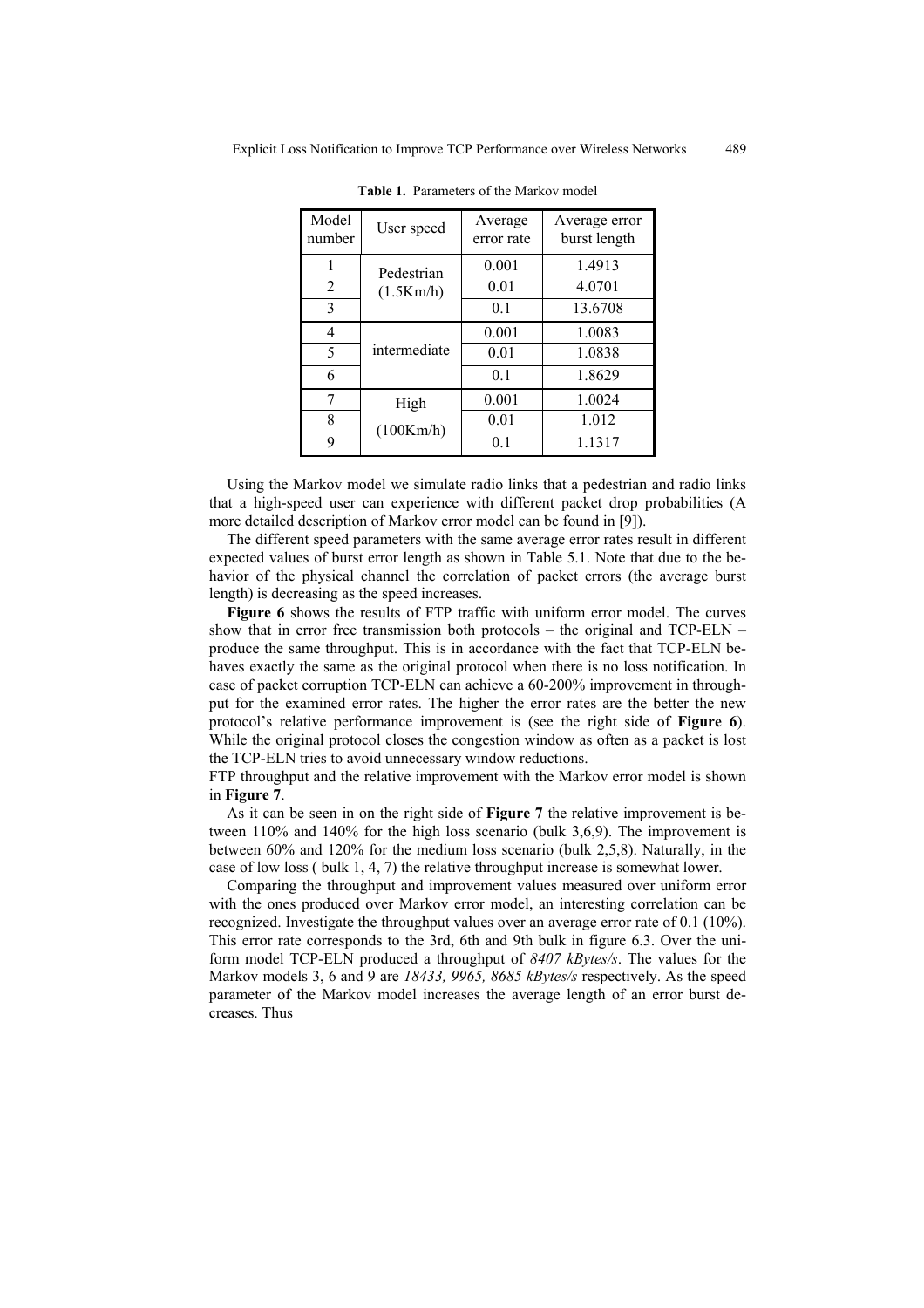

**Fig. 6.** The throughput and the relative improvement over FTP traffic with the uniform error model



**Fig. 7** The throughput and the relative improvement over FTP traffic with Markov error model

at higher speeds  $-$  as packet loss becomes sporadic  $-$  the Markov error model converges to the uniform error model. According to the results TCP-ELN is more effective when packet losses occur in bursts. Uniform, sporadic errors force the sender to reduce the size of congestion window more frequently than bursty errors with the same average error rate. In the third group of Markov models when the speed is the highest and the packet errors are barely correlated (distribution is close to uniform) the value of throughput is nearly the same as in the case of uniform distribution.

In the web traffic simulation 5 sessions are used per mobile node. Each session simulates web page downloads with random object sizes, user think times, inter-object sizes and number of objects per page according to the SURGE model. The average response time of these downloads can be seen in the corresponding figures. In **figure 8** the uniform error probability results are shown. **Figure 9** shows the web results with the Markov error model.

The average response times with the uniform error model are 10% to 60% better when using TCP-ELN. **Figure 8** shows that at higher error rates the improvement becomes larger.

In case of web traffic and the Markov error model (see **figure 9**) we observe slight improvements in case of low mean error rates (bulk 1,4,7), improvements between 15% and 30% in case of medium mean error rates, and 30% to 50% in case of high mean error rates.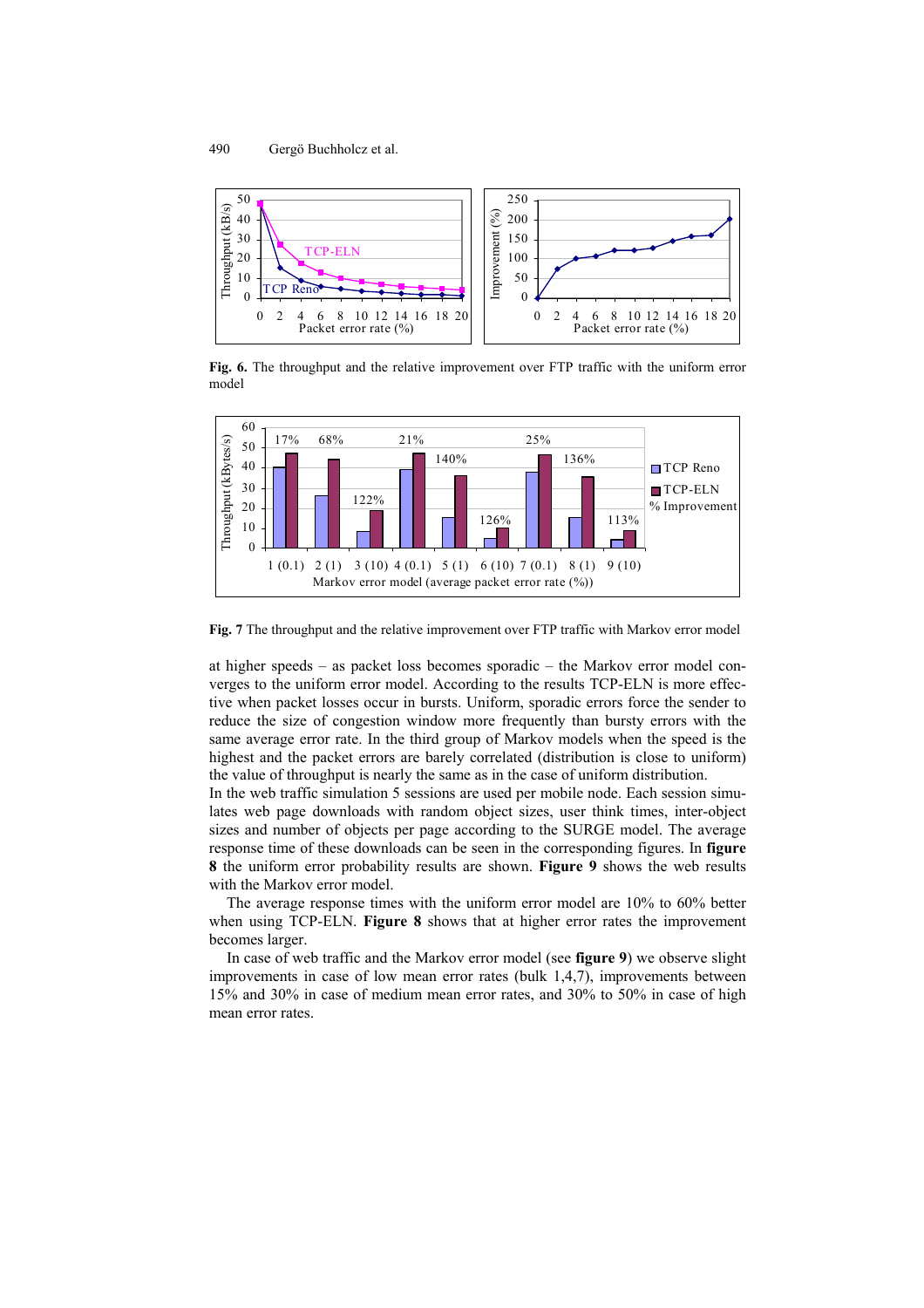

**Fig. 8.** The average response time and relative improvement of web traffic with the uniform error model



**Fig. 9.** The average response time and the relative improvement of web traffic with the Markov error model

### **6 Conclusions**

In this paper we have proposed a new technique to improve TCP's low performance on wireless networks. The TCP-ELN protocol is based on the idea of the Explicit Loss Notification mechanism. TCP-ELN allows the TCP source to differentiate between packet losses due to wireless link error and packet losses due to congestion. Avoiding unnecessarily halving the congestion window when a packet is lost due to link error, the improved protocol guarantees higher performance than original TCP.

We have explained the algorithm in detail and clarified the circumstances under which TCP-ELN can be used. TCP-ELN has applicability restrictions in terms of the network topology, the data flow direction, and the number of simultaneous flows at a mobile host in case the Header Checksum Option is not used. However, in spite of these practical limitations the new protocol is able to increase TCP performance in most common scenarios.

Our simulation experiments have shown that TCP-ELN dramatically improves the performance of TCP over wireless links in a wide variety of environments. We have tested the protocol's performance over random and bursty erroneous links with two different types of traffic, static FTP bulk load and dynamic web traffic. Results prove